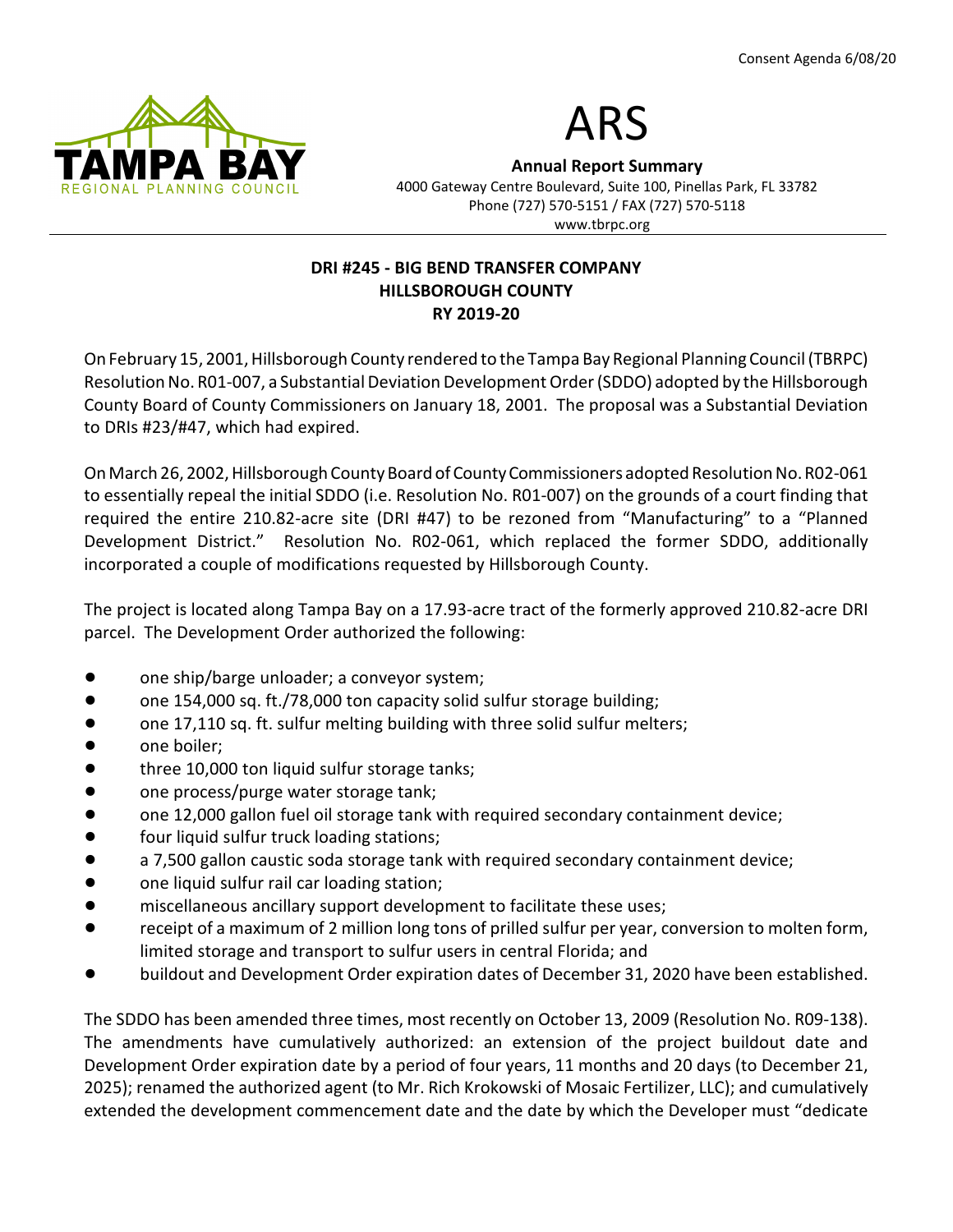two acres for construction of a fire station, or donate cash for an equivalent amount" by a period of 14 years, 11 months and 20 days (each to March 16, 2019). The members/partners were comprised of Big Bend Transfer Co. LLC, CF Industries Inc., Mosaic Fertilizer, and IMC Big Bend Inc. However, as was reflected in the RY 2010-11 Annual Report, the Developer has reported that CF Industries, Inc. has withdrawn from the partnership/joint venture as will be reflected in a future Development Order amendment.

On March 15, 2019, Hillsborough County authorized the following extensions made in accordance with Section 252.363, F.S.:

- → Construction Commencement Date March 3, 2022;
- → Mitigation Date (Land or Cash Donation) March 3, 2022
- → Buildout Date December 11, 2028
- → Development Order Expiration Date December 11, 2028

# PROJECT STATUS

**Development this Reporting Year:** No development activities occurred during the reporting period.

**Cumulative Development:** on-site development activity is limited to the rehabilitation of 1,658 LF of existing seawall in RY 2016-17 in order to prevent further erosion. No other development activities have been initiated and/or completed.

**Projected Development:** no specific development activity has been identified for the next reporting year.

## SUMMARY OF DEVELOPMENT ORDER CONDITIONS

- 1. In accordance with Condition III.G., the Developer has reported that no solid sulfur was received during the reporting year.
- 2. The Developer provided a summary of the required quarterly surface water quality monitoring of the onsite stormwater ponds conducted in accordance with Condition III.L.3. The summary of results from the March 5, 2019, May 14, 2019, August 13, 2019 & December 4, 2019 were all provided within Exhibit D of the RY 2019-20 Annual Report. As required, the parameters measured consisted of: Total N, Total Petroleum Hydrocarbons (TPH), Dissolved Oxygen Saturation, pH, Specific Conductance, Turbidity, Water Temperature, Total Suspended Solids (TSS), Total Phosphorus, Total Kjeldahl Nitrogen, Nitrate-Nitrite.
- 3. The Developer provided a summary of the required annual groundwater quality monitoring of a single monitoring well (MWC 001) in accordance with Condition III.L.4. The results of the Marach 6, June 6, 2019 and November 19, 2019 were also reflected in Exhibit D to the RY 2019-20 Annual Report. Similar to the stormwater monitoring efforts referenced above, one further groundwater monitoring installment was conducted in "late March 2020" but the results "were not available for the 2019-20 Annual Report." As required, the parameters measured consisted of: Nitrate as N, Total N, Nitrite as N, Dissolved Oxygen, pH, Specific Conductance, Turbidity, Water Temperature, Residue-filterable (TDS), Total Phosphorous, Total Kjeldahl Nitrogen (TKN) and Nitrate-Nitrite.